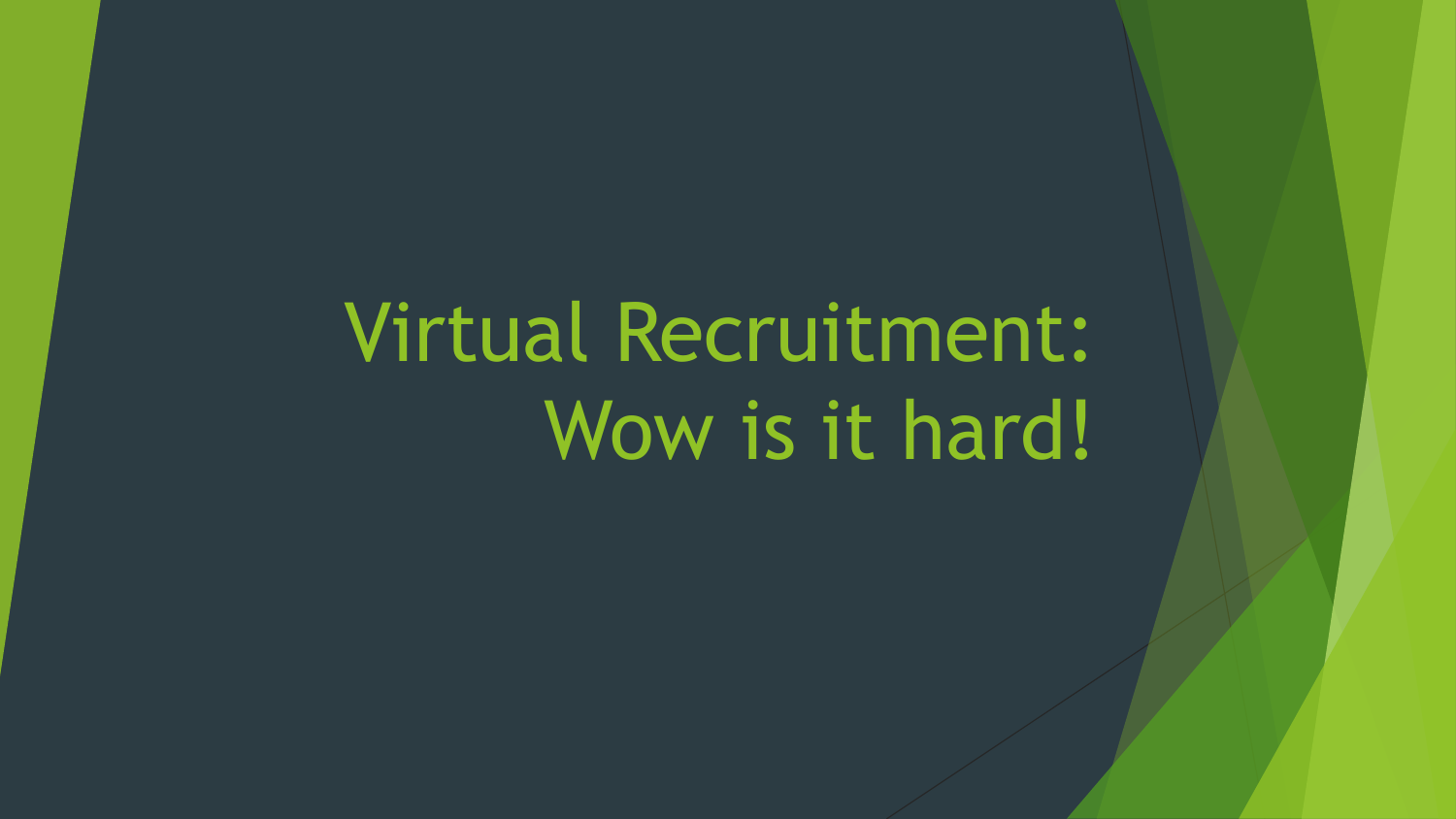### How did Virtual Recruiting make you feel?

Go to menti.com and enter code 6988572

How did Virtual Recruiting make you feel?



 $\overline{\mathbf{B}}$  $\overline{a}$ 

**Mentimeter**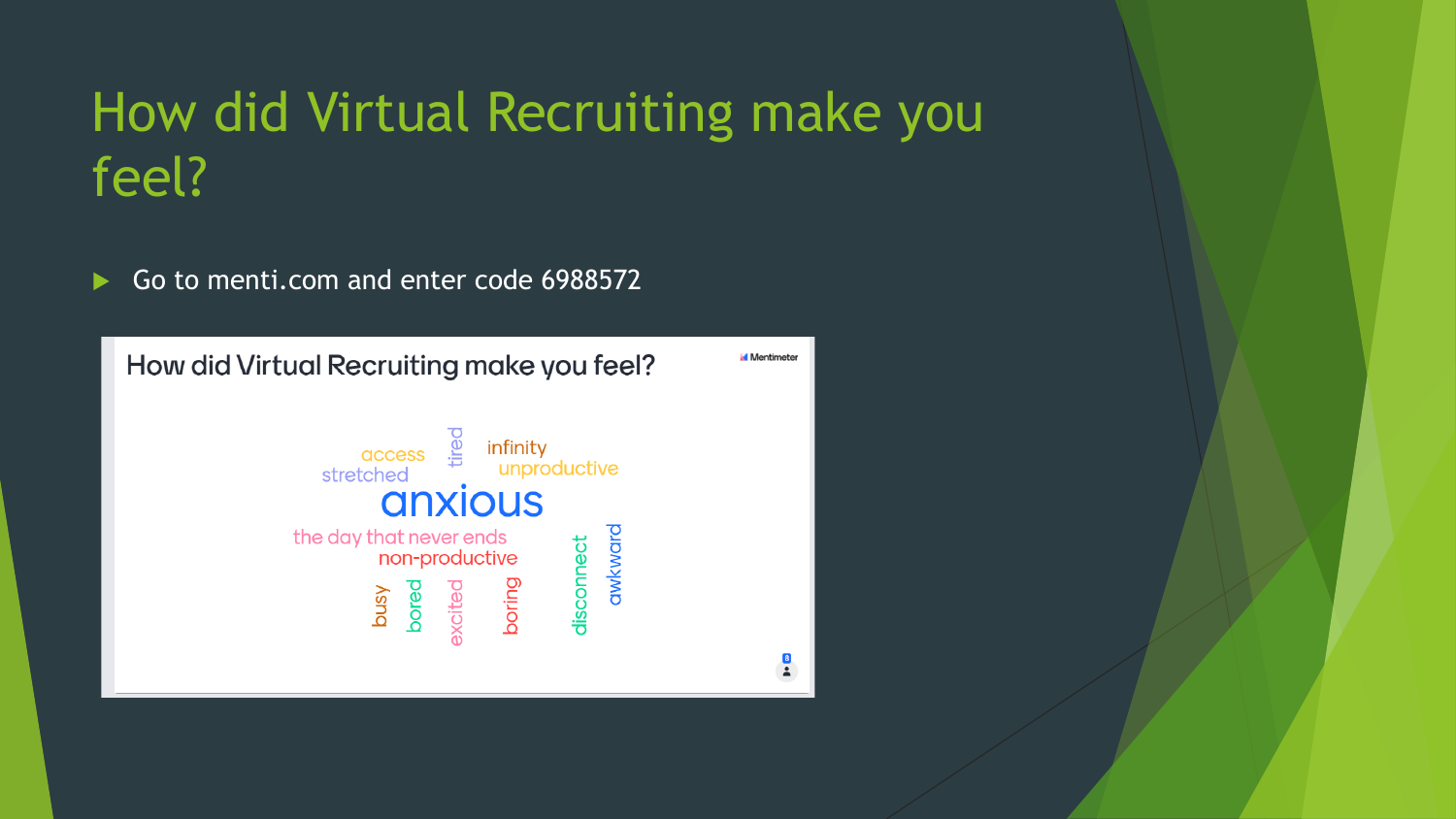#### So about that pandemic…

- Two months into the spring term, transfer enrollment fell 7.9 percent overall this year, with the largest drop in community colleges (-15.2%).
- $\blacktriangleright$  The decline in transfer enrollment was 3.8 times larger than the prepandemic rate of decline
- Upward transfer was the only transfer pathway to increase this spring over pre-pandemic levels (+3%). Both reverse and lateral transfer declined sharply (-21% and -9.2%).
- The largest declining population at the community college is students aged 18-20
- Continuing/Returning enrollment dropped too!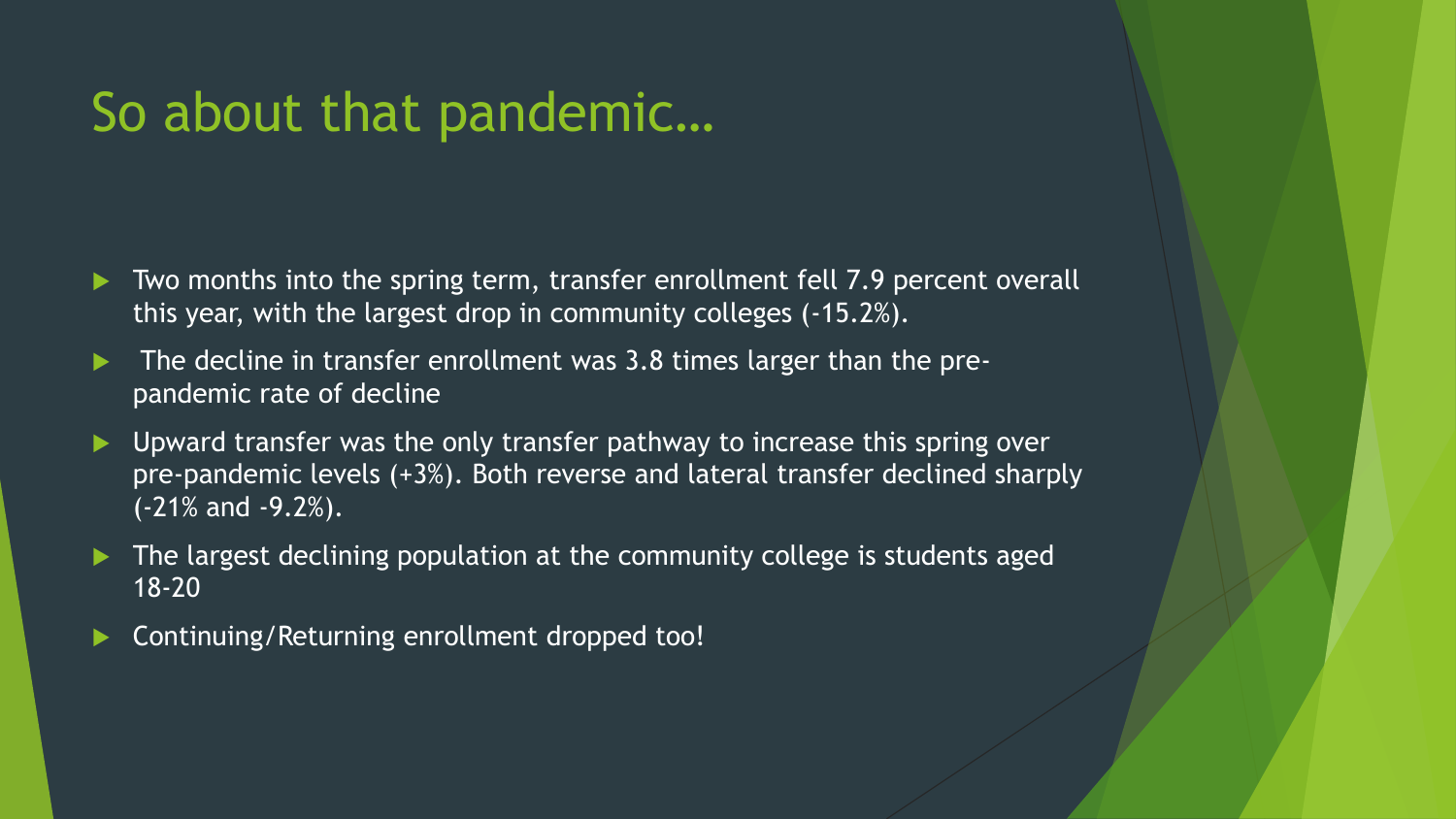## Challenges

- People didn't show up or RSVP'd and then didn't attend
- Cameras off.. Are you there?
- Students didn't open email
- time zone differences
- Voicemail full
- Students enter waiting room and then don't enter the main room or leave without asking questions
- ▶ Login issues/link issues being your own IT support
- Drop in inquiries because of lack of table visits/fairs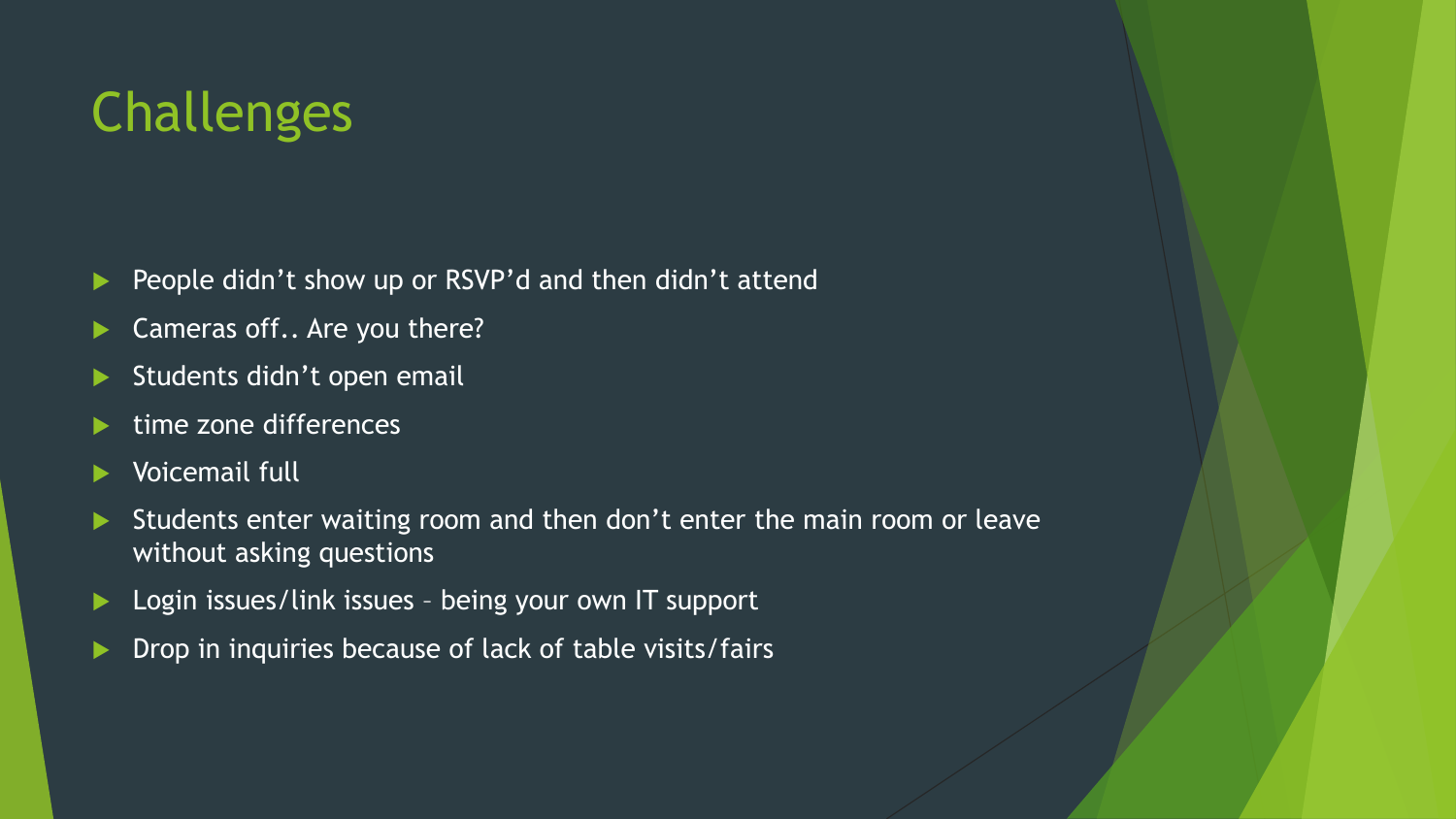## **Triumphs**

- ▶ Overall higher one-to-one attendance more available to students!
- Able to do more handholding
- Conversations were more productive in the one-to-one setting
- Larger reach because events were virtual no need to commute for sessions
- SFC had community college summit because of virtual space that had a larger group of attendees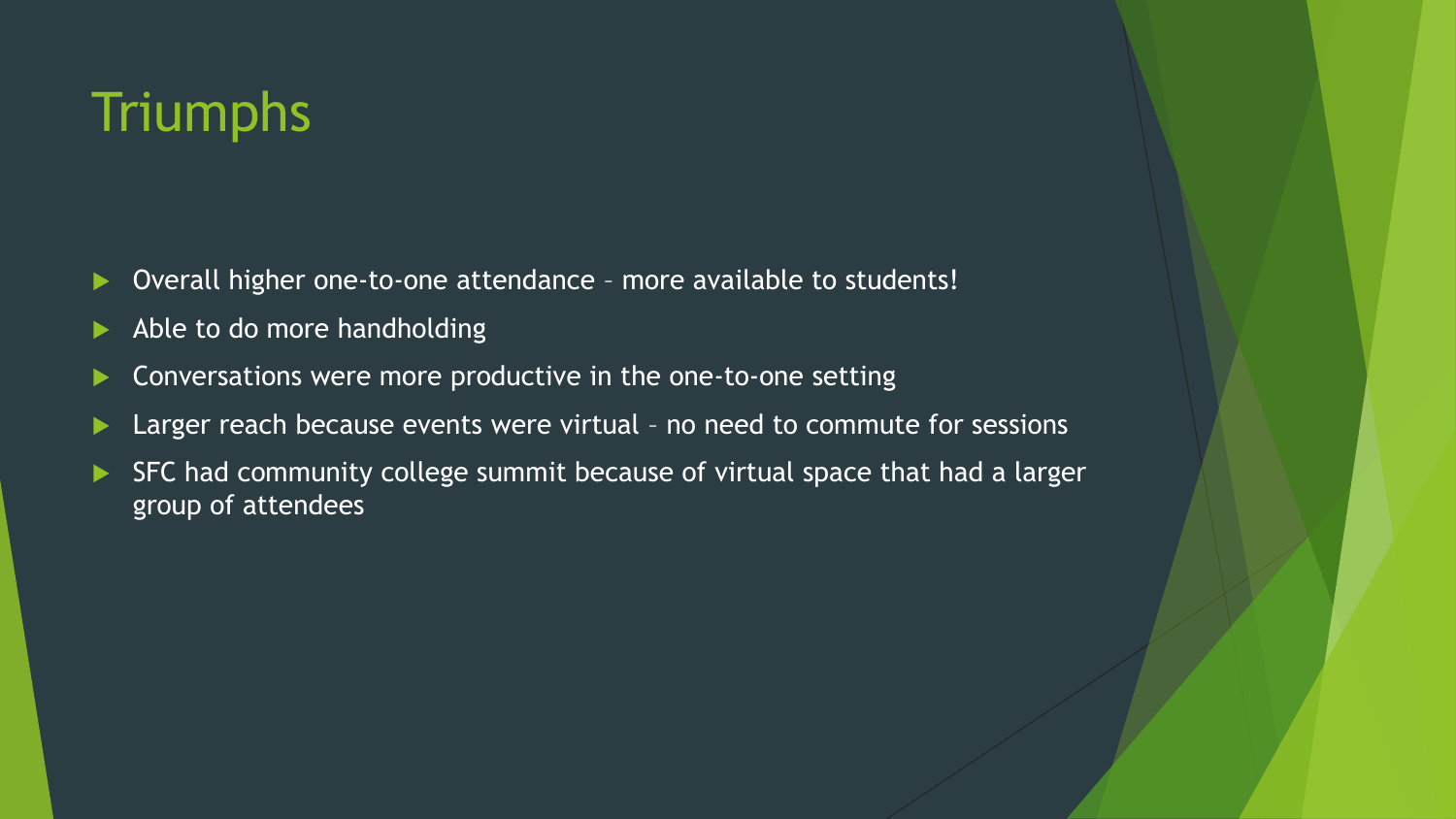#### The great unknown… Fall 2021

- ▶ Will you be keeping virtual recruitment sessions? Why? What kind?
	- St Francis College is doing a mixture of in person activities with synchronous virtual logins available